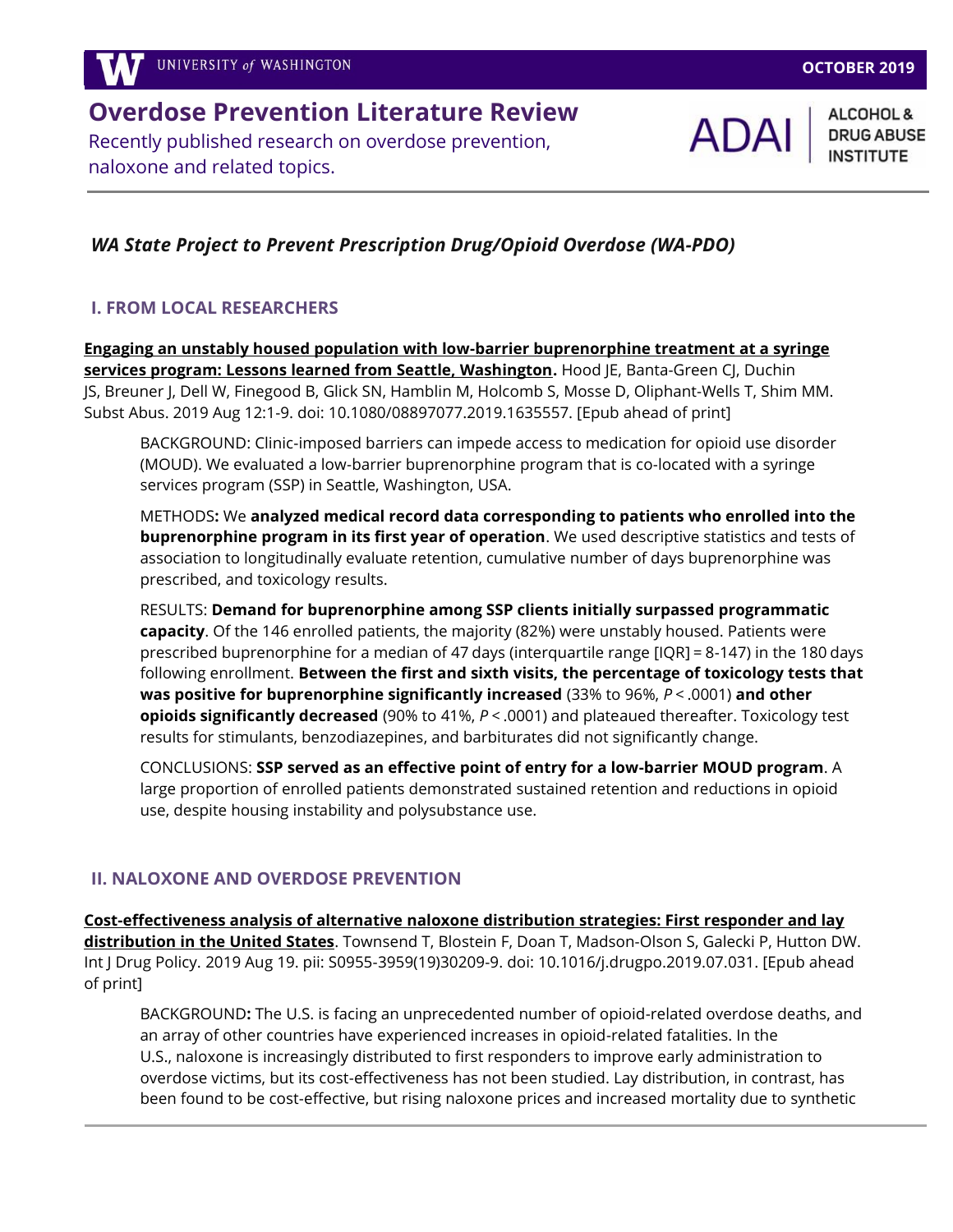opioids may reduce cost-effectiveness. **We evaluate the cost-effectiveness of increased naloxone distribution to (a) people likely to witness or experience overdose ("laypeople"); (b) police and firefighters; (c) emergency medical services (EMS) personnel; and (d) combinations of these groups.**

METHODS: We use a decision-analytic model to analyze the cost-effectiveness of eight naloxone distribution strategies. We use a lifetime horizon and conduct both a societal analysis (accounting for productivity and criminal justice system costs) and a health sector analysis. We calculate: the ranking of strategies by net monetary benefit; incremental cost-effectiveness ratios; and number of fatal overdoses.

RESULTS: **High distribution to all three groups maximized net monetary benefit and minimized fatal overdoses; it averted 21% of overdose deaths compared to minimum distribution.** High distribution to laypeople and one of the other groups comprised the second and third best strategies. **The majority of health gains resulted from increased lay distribution.** In the societal analysis, every strategy was cost-saving compared to its next-best alternative; cost savings were greatest in the maximum distribution strategy. In the health sector analysis, all undominated strategies were cost-effective. Results were highly robust to deterministic and probabilistic sensitivity analysis.

CONCLUSIONS: **Increasing naloxone distribution to laypeople and first responder groups would maximize health gains and be cost-effective.** If feasible, communities should distribute naloxone to all groups; otherwise**, distribution to laypeople and one of the first responder groups should be emphasized**.

**Naloxone urban legends and the opioid crisis: what is the role of public health?** [Crabtree A,](https://www.ncbi.nlm.nih.gov/pubmed/?term=Crabtree%20A%5BAuthor%5D&cauthor=true&cauthor_uid=31146721) [Masuda JR.](https://www.ncbi.nlm.nih.gov/pubmed/?term=Masuda%20JR%5BAuthor%5D&cauthor=true&cauthor_uid=31146721) [BMC Public Health.](https://www.ncbi.nlm.nih.gov/pubmed/31146721) 2019 May 30;19(1):670. doi: 10.1186/s12889-019-7033-5.

ABSTRACT: As the overdose crisis in North America continues to deepen, public health leaders find themselves responding to sensational media stories, many of which carry forms and themes that mark them as urban legends. **This article analyzes one set of media accounts - stories of misuse of naloxone, an opioid overdose antidote distributed to people who use drugs - through the lens of social science scholarship on urban legends. We suggest that these stories have met a public need to feel a sense of safety in uncertain times, but function to reinforce societal views of people who use drugs as undeserving of support and resources.** Our field has a duty to speak out in favour of evidence-based programs that support the health of people who use drugs, but the optimal communication strategies are not always clear. Drawing attention to the functions and consequences of urban legends can help frame public health communication in a way that responds to needs without reinforcing prejudices, with application beyond naloxone to the other urban legends that continue to emerge in response to this crisis.

FREE FULL TEXT HERE:<https://www.ncbi.nlm.nih.gov/pmc/articles/PMC6543555/>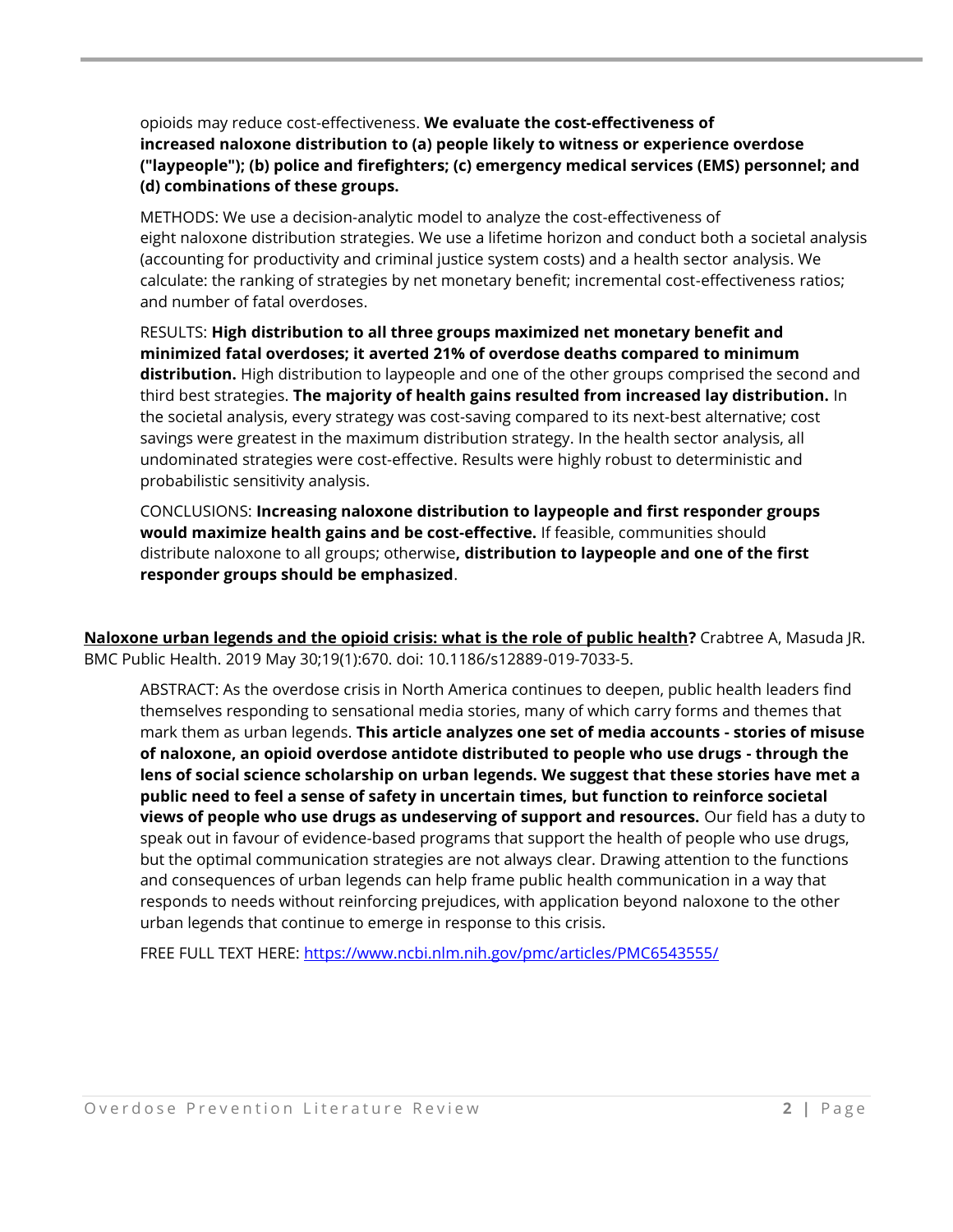**Narratives of people who inject drugs on factors contributing to opioid overdose.** Chang JS, Behar E, Coffin PO. Int J Drug Policy. 2019 Aug 20;74:26-32. doi: 10.1016/j.drugpo.2019.07.038. [Epub ahead of print]

BACKGROUND: In recent years, there has been increasing national and global attention to opioid overdoses. In San Francisco, it is estimated that the population of people who inject drugs (PWID) has more than doubled in the past ten years. The risk factors for opioid overdose have been examined closely, but firsthand accounts of PWID who have experienced overdoses are less documented. **In this paper, we use two theories - lay expertise and structural vulnerabilities as frameworks to frame and qualitatively examine the narratives of PWID surrounding their recent overdose experiences.**

METHODS: Audio-recorded semi-structured open-ended motivational interviewing counseling sessions were conducted with PWID in San Francisco who have experienced at least one nonfatal overdose event (N = 40). Participants discussed the context of recent opioid overdoses, either witnessed or personally experienced, focusing on their perceptions of unique contributing factors. Interview data were coded and analysed using ATLAS.ti. We used a thematic content analysis approach to qualitatively analyze data queries and generate themes. We used theories of structural vulnerability and lay expertise to frame the analysis.

RESULTS: **Using quotes from the participants, we report four central themes that contributed to participants' overdose experiences: 1) Social Dynamics and Opioid Expertise; 2) Uncertain Supply, Composition, Source; 3) Balancing Polysubstance Use, and 4) Emotional Pain.**

CONCLUSION: **As PWID described their overdose experiences, many factors that contributed to their overdoses were situated at the structural level. The everyday, lived experiences of PWID often competed or conflicted with public health messages and approaches.** The accumulated expertise of PWID about everyday risk factors can be leveraged by public health practitioners to inform and improve overdose prevention interventions and messages.

**Relay: A Peer-Delivered Emergency Department-Based Response to Nonfatal Opioid Overdose.** [Welch AE,](https://www.ncbi.nlm.nih.gov/pubmed/?term=Welch%20AE%5BAuthor%5D&cauthor=true&cauthor_uid=31415200) [Jeffers A,](https://www.ncbi.nlm.nih.gov/pubmed/?term=Jeffers%20A%5BAuthor%5D&cauthor=true&cauthor_uid=31415200) [Allen B,](https://www.ncbi.nlm.nih.gov/pubmed/?term=Allen%20B%5BAuthor%5D&cauthor=true&cauthor_uid=31415200) [Paone D,](https://www.ncbi.nlm.nih.gov/pubmed/?term=Paone%20D%5BAuthor%5D&cauthor=true&cauthor_uid=31415200) [Kunins HV.](https://www.ncbi.nlm.nih.gov/pubmed/?term=Kunins%20HV%5BAuthor%5D&cauthor=true&cauthor_uid=31415200) [Am J Public Health.](https://www.ncbi.nlm.nih.gov/pubmed/31415200) 2019 Oct;109(10):1392-1395. doi: 10.2105/AJPH.2019.305202. Epub 2019 Aug 15.

ABSTRACT: Relay, a peer-delivered response to nonfatal opioid overdoses, provides overdose prevention education, naloxone, support, and linkage to care to opioid overdose survivors for 90 days after an overdose event. From June 2017 to December 2018, Relay operated in seven New York City emergency departments and enrolled 649 of the 876 eligible individuals seen (74%). **Preliminary data show high engagement, primarily among individuals not touched by harm reduction or naloxone distribution networks. Relay is a novel and replicable response to the opioid epidemic.**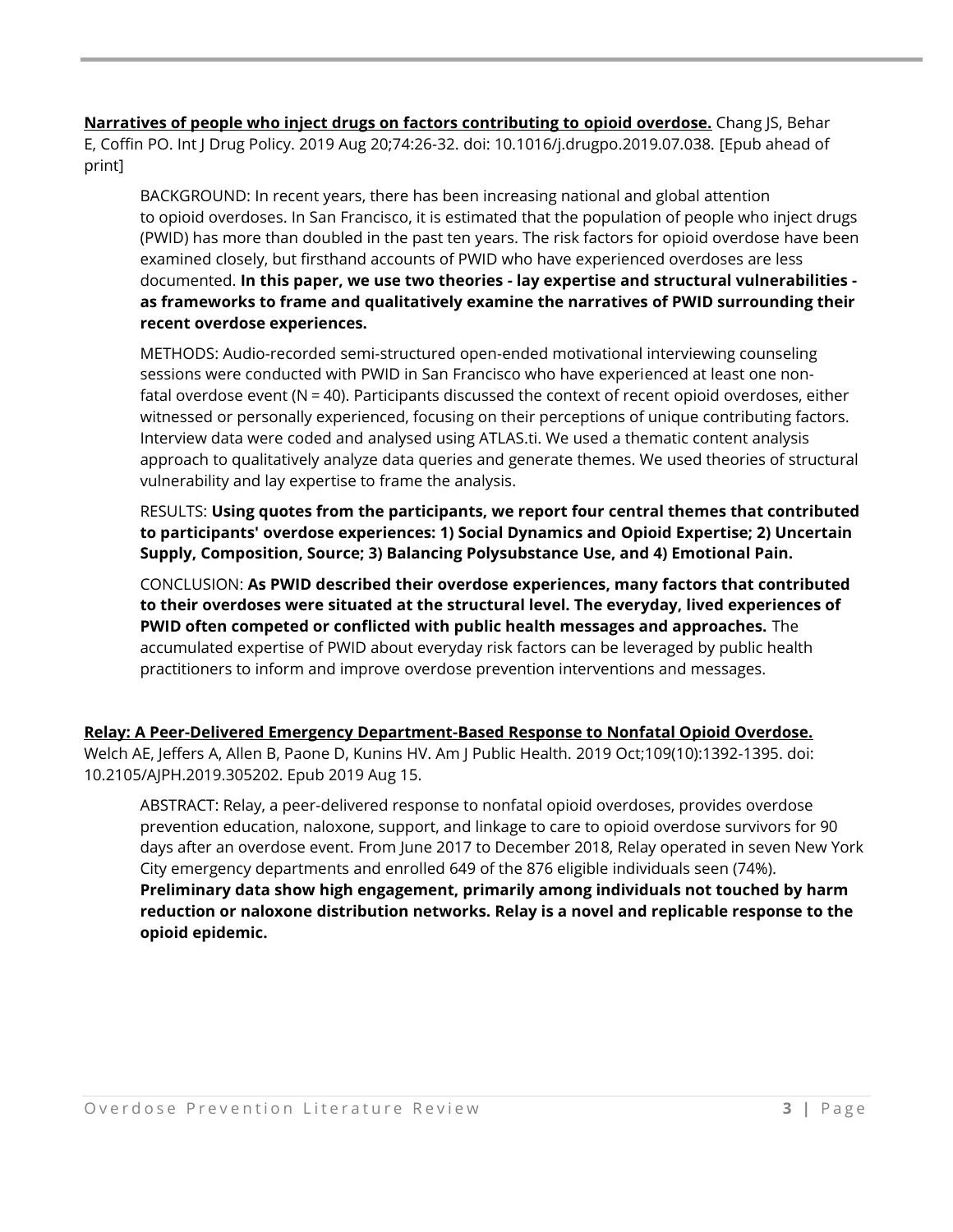**Justice involvement patterns, overdose experiences, and naloxone knowledge among men and women in criminal justice diversion addiction treatment**. [Gicquelais RE,](https://www.ncbi.nlm.nih.gov/pubmed/?term=Gicquelais%20RE%5BAuthor%5D&cauthor=true&cauthor_uid=31311572) [Mezuk](https://www.ncbi.nlm.nih.gov/pubmed/?term=Mezuk%20B%5BAuthor%5D&cauthor=true&cauthor_uid=31311572) B, [Foxman B,](https://www.ncbi.nlm.nih.gov/pubmed/?term=Foxman%20B%5BAuthor%5D&cauthor=true&cauthor_uid=31311572) [Thomas](https://www.ncbi.nlm.nih.gov/pubmed/?term=Thomas%20L%5BAuthor%5D&cauthor=true&cauthor_uid=31311572)  [L,](https://www.ncbi.nlm.nih.gov/pubmed/?term=Thomas%20L%5BAuthor%5D&cauthor=true&cauthor_uid=31311572) [Bohnert ASB.](https://www.ncbi.nlm.nih.gov/pubmed/?term=Bohnert%20ASB%5BAuthor%5D&cauthor=true&cauthor_uid=31311572) [Harm Reduct J.](https://www.ncbi.nlm.nih.gov/pubmed/31311572) 2019 Jul 16;16(1):46. doi: 10.1186/s12954-019-0317-3

BACKGROUND: Persons in addiction treatment are likely to experience and/or witness drug overdoses following treatment and thus could benefit from overdose education and naloxone distribution (OEND) programs. **Diverting individuals from the criminal justice system to addiction treatment represents one treatment engagement pathway, yet OEND needs among these individuals have not been fully described.**

METHODS**:** We characterized justice involvement patterns among 514 people who use opioids (PWUO) participating in a criminal justice diversion addiction treatment program during 2014-2016 using a gender-stratified latent class analysis. We described prevalence and correlates of naloxone knowledge using quasi-Poisson regression models with robust standard errors.

RESULTS: **Only 56% of participants correctly identified naloxone as an opioid overdose treatment despite that 68% had experienced an overdose and 79% had witnessed another person overdose.** We identified two latent justice involvement classes: low involvement (20.3% of men, 46.5% of women), characterized by older age at first arrest, more past-year arrests, and less time incarcerated; and high involvement (79.7% of men, 53.5% of women), characterized by younger age at first arrest and more lifetime arrests and time incarcerated. Justice involvement was not associated with naloxone knowledge. Male participants who had personally overdosed more commonly identified naloxone as an overdose treatment after adjustment for age, race, education level, housing status, heroin use, and injection drug use (prevalence ratio [95% confidence interval]: men 1.5 [1.1-2.0]).

CONCLUSIONS**: All PWUO in criminal justice diversion programs could benefit from OEND given the high propensity to experience and witness overdoses and low naloxone knowledge across justice involvement backgrounds and genders.**

FREE FULL TEXT HERE <https://www.ncbi.nlm.nih.gov/pmc/articles/PMC6636104/>

**One-Year Mortality of Patients After Emergency Department Treatment for Nonfatal Opioid Overdose.** [Weiner SG,](https://www.ncbi.nlm.nih.gov/pubmed/?term=Weiner%20SG%5BAuthor%5D&cauthor=true&cauthor_uid=31229387) [Baker O,](https://www.ncbi.nlm.nih.gov/pubmed/?term=Baker%20O%5BAuthor%5D&cauthor=true&cauthor_uid=31229387) [Bernson D,](https://www.ncbi.nlm.nih.gov/pubmed/?term=Bernson%20D%5BAuthor%5D&cauthor=true&cauthor_uid=31229387) [Schuur JD.](https://www.ncbi.nlm.nih.gov/pubmed/?term=Schuur%20JD%5BAuthor%5D&cauthor=true&cauthor_uid=31229387) [Ann Emerg Med.](https://www.ncbi.nlm.nih.gov/pubmed/31229387) 2019 Jun 19. pii: S0196- 0644(19)30343-9. doi: 10.1016/j.annemergmed.2019.04.020. [Epub ahead of print]

OBJECTIVE: Despite the increased availability of naloxone, death rates from opioid overdose continue to increase. **The goal of this study is to determine the 1-year mortality of patients who were treated for a nonfatal opioid overdose in Massachusetts emergency departments.**

METHODS: This was a retrospective observational study of patients from 3 linked statewide Massachusetts data sets: a master demographics list, an acute care hospital case-mix database, and death records. Patients discharged from the ED with a final diagnosis of opioid overdose were included. The primary outcome measure was death from any cause within 1 year of overdose treatment.

RESULTS: During the study period, 17,241 patients were treated for opioid overdose. Of the 11,557 patients who met study criteria**, 635 (5.5%) died within 1 year, 130 (1.1%) died within 1 month,**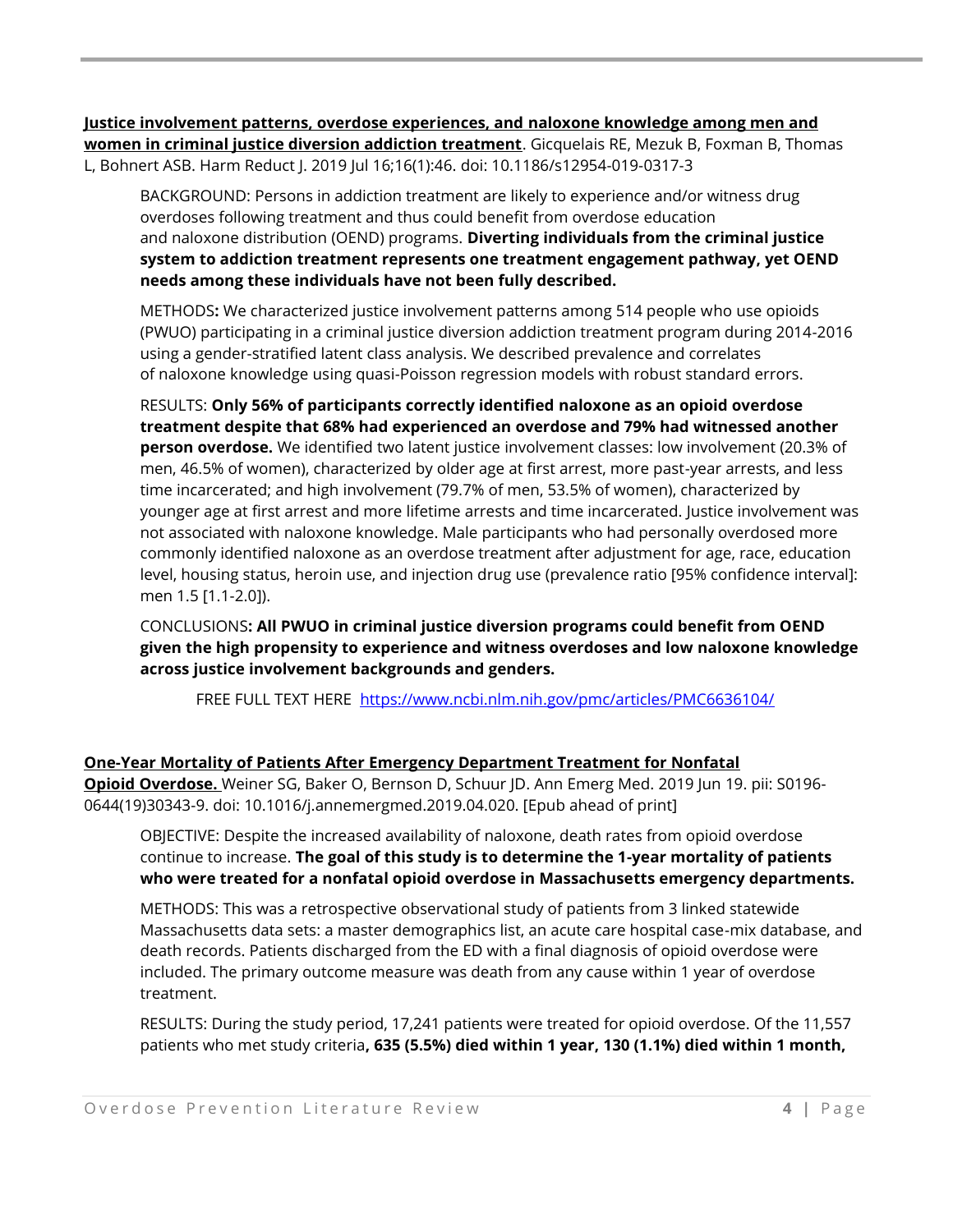**and 29 (0.25%) died within 2 days. Of the 635 deaths at 1 year, 130 (20.5%) occurred within 1 month and 29 (4.6%) occurred within 2 days.**

CONCLUSION: **The short-term and 1-year mortality of patients treated in the ED for nonfatal opioid overdose is high. The first month, and particularly the first 2 days after overdose, is the highest-risk period.** Patients who survive opioid overdose should be considered high risk and receive interventions such as being offered buprenorphine, counseling, and referral to treatment before ED discharge.

## **III. FOCUS ON PHARMACIES**

**Leveraging the role of community pharmacists in the prevention, surveillance, and treatment of opioid use disorders.** [Bach P,](https://www.ncbi.nlm.nih.gov/pubmed/?term=Bach%20P%5BAuthor%5D&cauthor=true&cauthor_uid=31474225) [Hartung D.](https://www.ncbi.nlm.nih.gov/pubmed/?term=Hartung%20D%5BAuthor%5D&cauthor=true&cauthor_uid=31474225) [Addict Sci Clin Pract.](https://www.ncbi.nlm.nih.gov/pubmed/31474225) 2019 Sep 2;14(1):30. doi: 10.1186/s13722- 019-0158-0.

ABSTRACT: The global rise in opioid-related harms has impacted the United States severely. Current efforts to manage the opioid crisis have prompted a re-evaluation of many of the existing roles in the healthcare system, in order to maximize their individual effects on reducing opioid-associated morbidity and preventing overdose deaths. As one of the most accessible healthcare professionals in the US, pharmacists are well-positioned to participate in such activities. Historically, US pharmacists have had a limited role in the surveillance and treatment of substance use disorders. **This narrative review explores the literature describing novel programs designed to capitalize on the role of the community pharmacist in helping to reduce opioid-related harms, as well as evaluations of existing practices already in place in the US and elsewhere around the world. Specific approaches examined include strategies to facilitate pharmacist monitoring for problematic opioid use, to increase pharmacy-based harm reduction efforts (including naloxone distribution and needle exchange programs), and to involve community pharmacists in the dispensation of opioid agonist therapy (OAT).** Each of these activities present a potential means to further engage pharmacists in the identification and treatment of opioid use disorders (OUDs). Through a careful examination of these approaches, we hope that new strategies can be adopted to leverage the unique role of the community pharmacist to help reduce opioidrelated harms in the US.

**Pharmacist roles, training, and perceived barriers in naloxone dispensing: A systematic review.** [Thakur T,](https://www.ncbi.nlm.nih.gov/pubmed/?term=Thakur%20T%5BAuthor%5D&cauthor=true&cauthor_uid=31371179) [Frey M,](https://www.ncbi.nlm.nih.gov/pubmed/?term=Frey%20M%5BAuthor%5D&cauthor=true&cauthor_uid=31371179) [Chewning B.](https://www.ncbi.nlm.nih.gov/pubmed/?term=Chewning%20B%5BAuthor%5D&cauthor=true&cauthor_uid=31371179) [J Am Pharm Assoc \(2003\).](https://www.ncbi.nlm.nih.gov/pubmed/31371179) 2019 Jul 29. pii: S1544-3191(19)30320-6. doi: 10.1016/j.japh.2019.06.016. [Epub ahead of print]

OBJECTIVES: Pharmacists are well positioned to identify patients at risk of overdose, dispense naloxone, and counsel patients on appropriate use. In response to growing numbers of opioid-related deaths, many states have issued standing orders allowing pharmacists to dispense naloxone without a prescription. **This systematic review examines the current state of naloxone use and dispensing regarding (1) roles for pharmacists dispensing naloxone, (2) barriers to their dispensing naloxone, and (3) pharmacist training to dispense naloxone.**

METHODS: PubMed, Cinahl Plus, and Cochrane review databases were searched with the use of the terms "pharmacist OR pharmacy" AND "naloxone." Included for review were peer-reviewed original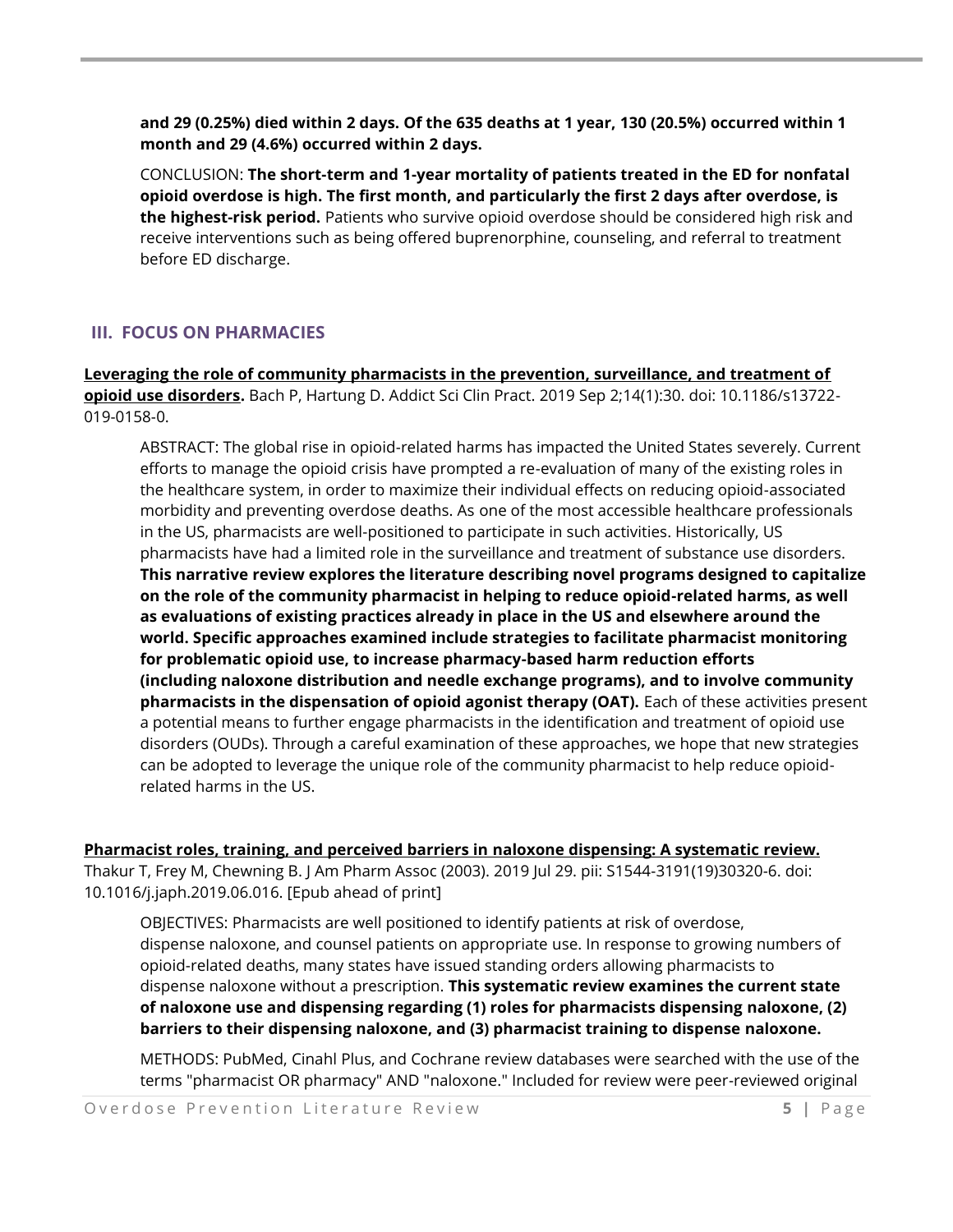research studies conducted in the U.S. in the past 5 years. The preliminary search generated 155 studies, including 50 duplicate studies which were removed. From the remaining 105 studies, 33 were included that addressed pharmacist naloxone dispensing roles, barriers and facilitators to dispensing, or training for pharmacists. Authors, publication year, study title, study objective, method, outcomes, and conclusions were extracted for all studies.

RESULTS: Out of 33 studies, 14 focused on pharmacists' roles in naloxone dispensing, 9 on barriers, and 10 on training pharmacists for dispensing naloxone. The review found **that most states permit major naloxone dispensing roles for pharmacists, but pharmacists are often underutilized without programs to support their roles. A key barrier to pharmacist naloxone dispensing is limited pharmacist training to identify and educate patients at risk of overdose.**

CONCLUSION: **Although pharmacists have the legal opportunity to educate patients and dispense naloxone, barriers have limited their addressing naloxone with patients. There is a need for more intervention studies and in-depth understanding of pharmacist perspectives on barriers, training, and professional roles to facilitate tailored approaches for increasing pharmacist confidence in naloxone dispensing and consultation.**

**Pharmacists' attitudes toward dispensing naloxone and medications for opioid use disorder: A scoping review of the literature.** [Muzyk A,](https://www.ncbi.nlm.nih.gov/pubmed/?term=Muzyk%20A%5BAuthor%5D&cauthor=true&cauthor_uid=31418645) [Smothers ZPW,](https://www.ncbi.nlm.nih.gov/pubmed/?term=Smothers%20ZPW%5BAuthor%5D&cauthor=true&cauthor_uid=31418645) [Collins K,](https://www.ncbi.nlm.nih.gov/pubmed/?term=Collins%20K%5BAuthor%5D&cauthor=true&cauthor_uid=31418645) [MacEachern M,](https://www.ncbi.nlm.nih.gov/pubmed/?term=MacEachern%20M%5BAuthor%5D&cauthor=true&cauthor_uid=31418645) [Wu LT.](https://www.ncbi.nlm.nih.gov/pubmed/?term=Wu%20LT%5BAuthor%5D&cauthor=true&cauthor_uid=31418645) [Subst](https://www.ncbi.nlm.nih.gov/pubmed/31418645)  [Abus.](https://www.ncbi.nlm.nih.gov/pubmed/31418645) 2019 Aug 16:1-8. doi: 10.1080/08897077.2019.1616349. [Epub ahead of print]

BACKGROUND: Pharmacists are on the frontline caring for patients at risk of an opioid overdose and for patients with an opioid use disorder (OUD). Dispensing naloxone and medications for OUD and counseling patients about these medications are ways pharmacists can provide care. Key to pharmacists' involvement is their willingness to take on these practice responsibilities.

METHODS: **The purpose of this scoping review is to identify, evaluate, and summarize published literature describing pharmacists' attitudes toward naloxone and medications for OUD, i.e., methadone, buprenorphine, and naltrexone.** All searches were performed on December 7, 2018, in 5 databases: Embase.com, PubMed.gov, Cumulative Index to Nursing and Allied Health Literature (CINAHL) via EBSCOhost, Cochrane Central Register of Controlled Trials via Wiley, and Clarivate Web of Science. Articles included original research conducted in the United States, described attitude-related language toward naloxone and medications for OUD, and pharmacists.

RESULTS: A total of 1323 articles were retrieved, 7 were included. Five studies reported on pharmacists' attitudes toward naloxone dispensing, 1 study reported on attitudes toward naloxone, buprenorphine, and buprenorphine/naloxone, and 1 reported on attitudes toward buprenorphine/naloxone. Respondents were diverse, including pharmacists from different practice specialties. **Studies found that pharmacists agreed with a naloxone standing order, believed that naloxone should be dispensed to individuals at risk of an opioid overdose, and were supportive of dispensing buprenorphine.** A minority of pharmacists expressed negative attitudes. Barriers cited to implementation included education and training, workflow, and management support.